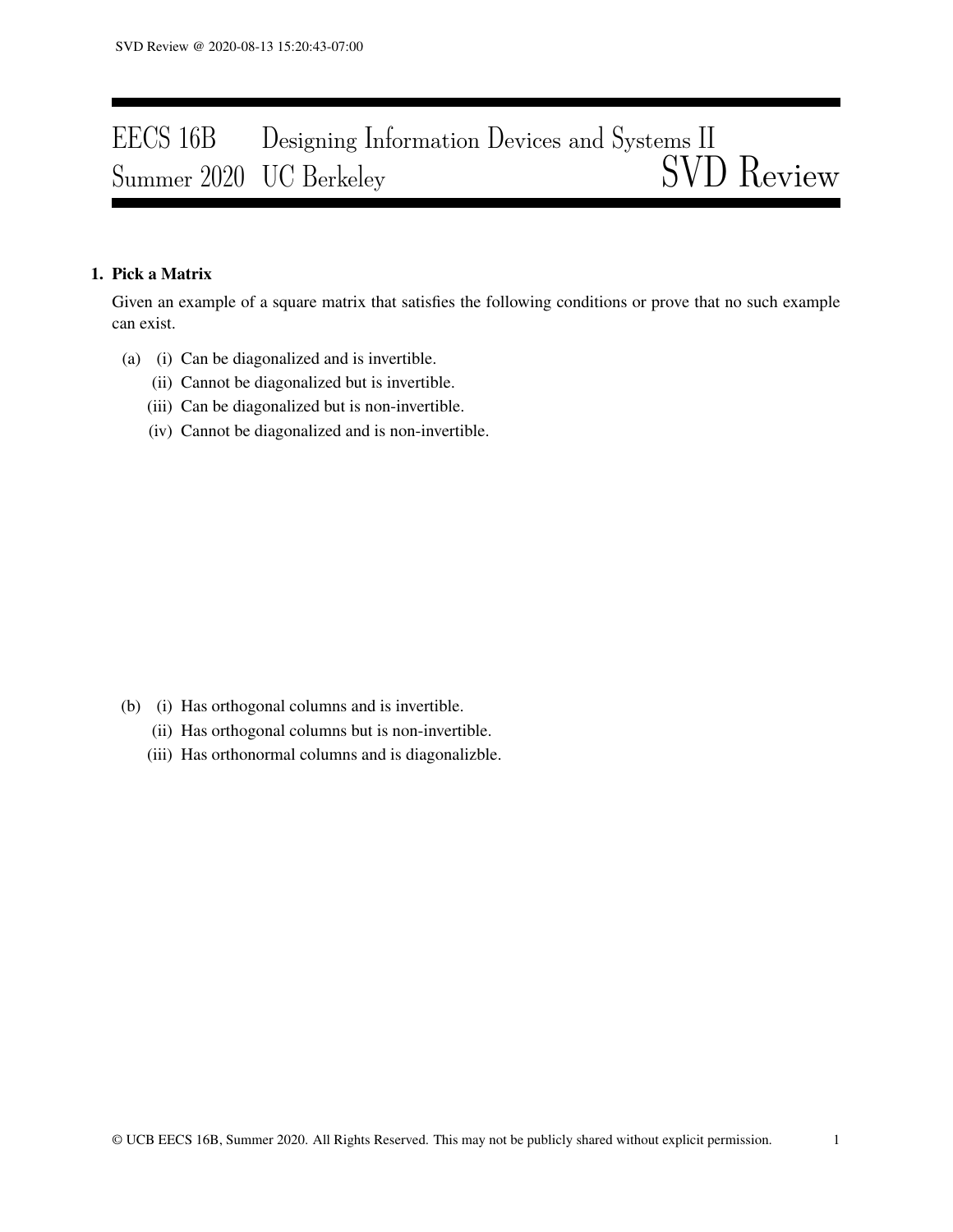### 2. Orthonormal T/F

- (a)  $\quad \text{If } U \text{ is a matrix with orthonormal columns, then } U^*U = I.$
- (b)  $\angle$  If *U* is a matrix with orthornomal columns, then  $UU^* = I$ .
- (c)  $\Box$  If *U* is matrix with orthonormal columns then  $||U\vec{x}|| = ||\vec{x}||$  for all  $\vec{x} \in \mathbb{C}^n$ .
- (d)  $\qquad \qquad$  A matrix *U* with orthonormal columns has real eigenvalues.
- (e) The singular values of a unitary matrix are all equal to 1.
- (f)  $\sum$  The eigenvalues of a unitary matrix are all equal to 1.

## 3. Spectral T/F

- (a)  $\sum$  The matrix  $A^*A$  is Hermitian.
- (b) \_\_ A symmetric matrix can have complex eigenvalues.
- (c)  $\sum$  The matrix  $A^*A$  has positive eigenvalues.
- (d) \_ For a Hermitian matrix, the eigenvectors of distinct eigenvalue are orthogonal.
- (e) Linearly independent eigenvectors of the same eigenvalue of a Hermitian matrix are orthogonal.
- (f) The *U* and *V* matrices of the SVD of a Hermitian matrix are identical.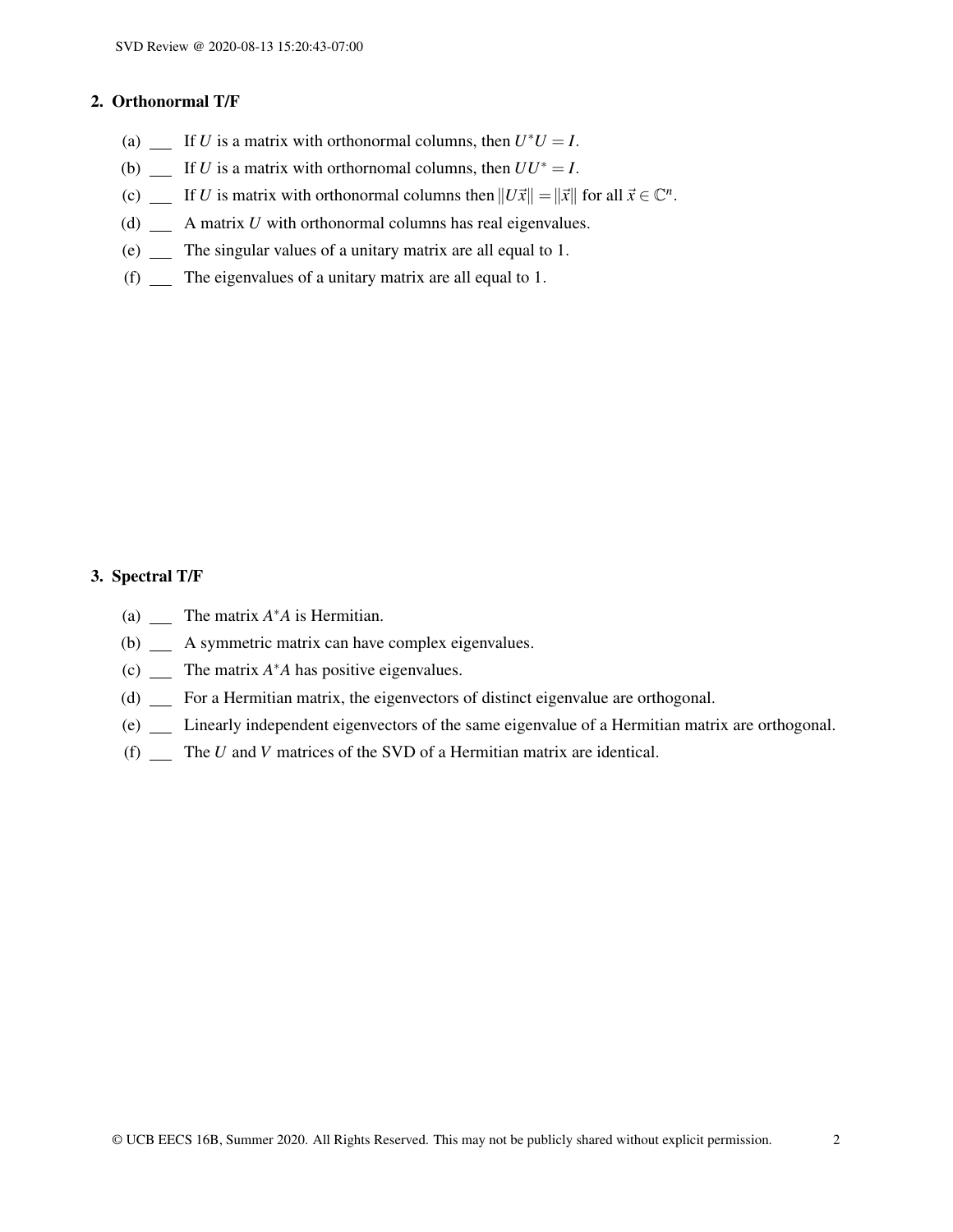# 4. SVD Stuff (X pts)

(a) Compute the SVD of the following matrix. Express your answer in the the form of  $\sum_i \sigma_i \vec{u}_i \vec{v}_i^T$ 

$$
A = \begin{bmatrix} \vec{a} & -\vec{a} \end{bmatrix}
$$

Here,  $\vec{a}$  is some arbitrary vector in  $\mathbb{R}^n$ 

(b) Compute the compact form SVD of

$$
A = \begin{bmatrix} 1 & 1 & 1 & 1 & 1 & 0 \\ 0 & 1 & 1 & 1 & 1 & 1 \end{bmatrix}
$$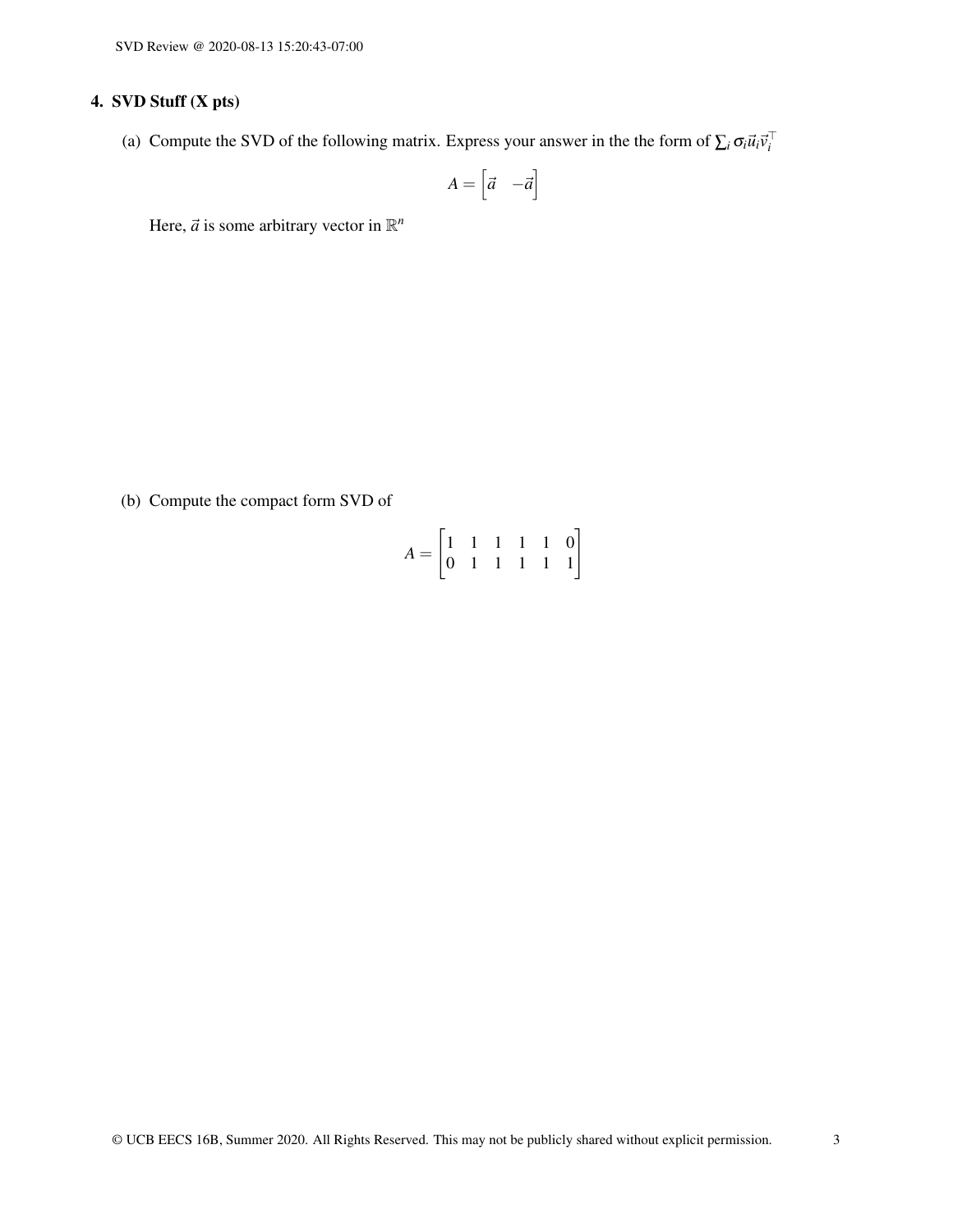

(c) Consider an *A* matrix where each row is a vector in  $\mathbb{R}^2$  that corresponds to one point in the plot below:

On the plot above, draw your best estimate for  $\vec{v}_1$  and  $\vec{v}_2$ .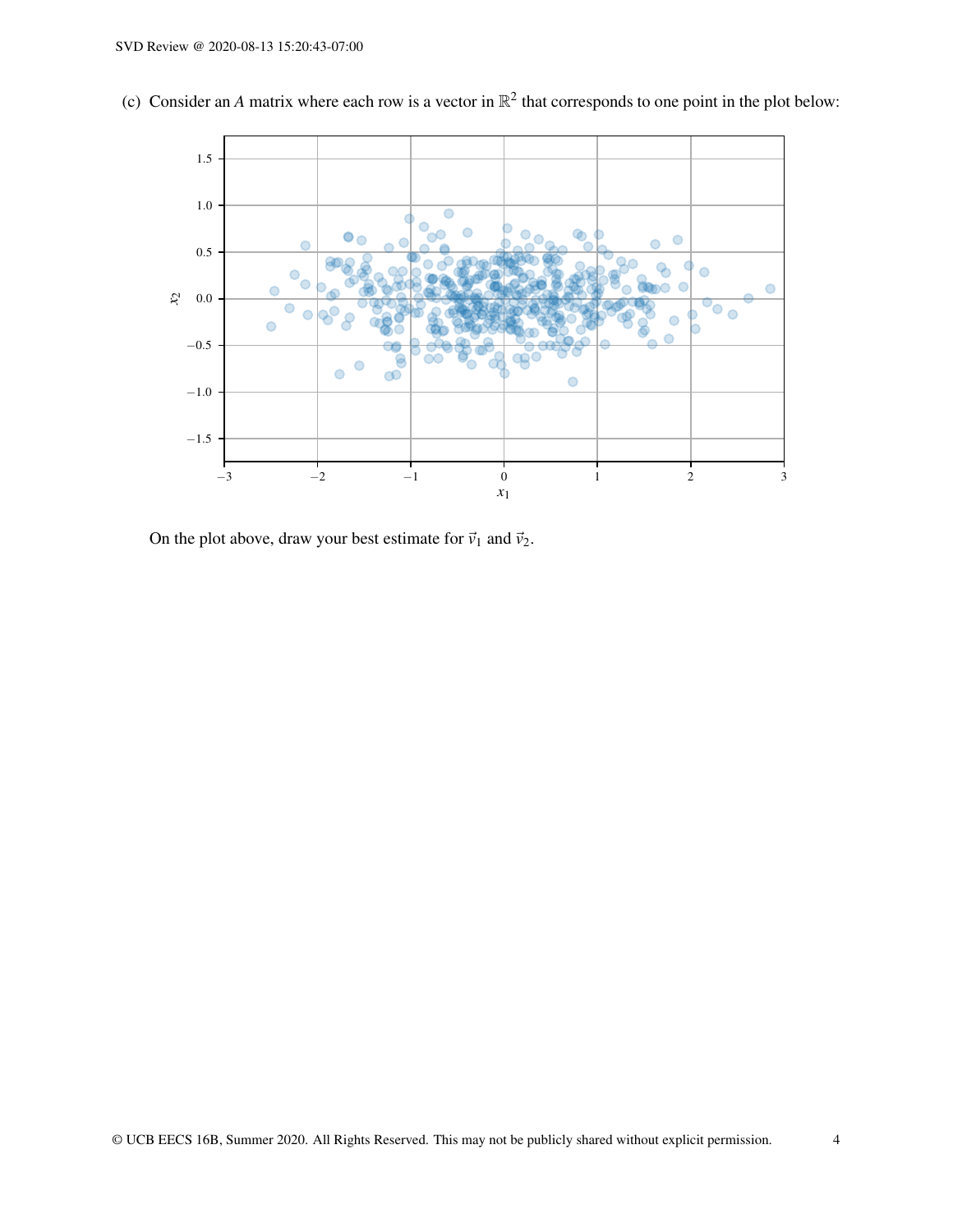#### 5. Spectral Norm Proof

How can we measure the size of a matrix? One way to think about this is to look at the ratio  $\frac{||A\vec{x}||}{\|\vec{x}\|}$  over all vectors  $\vec{x}$ . In fact, the **Spectral Norm** of a matrix  $||A||_2$  can be defined as

$$
||A||_2 = \max_{\vec{x} \neq \vec{0}} \frac{||A\vec{x}||}{||\vec{x}||}
$$

In this problem we will try to find what the value of  $||A||_2$  is and show that it in fact is related to the SVD. Let's start by noting that  $A<sup>T</sup>A$  is symmetric and has eigenvalue decomposition  $V\Lambda V<sup>T</sup>$ .

(a) For  $\vec{x} \in \mathbb{R}^n$ , decompose  $\vec{x}$  as a linear combination of the set of orthonormal eigenvectors of  $A^TA$ .

(b) **Express**  $||A\vec{x}||^2$  in terms of  $\vec{v}_i$ ,  $\vec{x}$ , and  $\sigma_i$ , for  $i \in \{1, 2, ..., n\}$ .

(c) Find a unit vector  $\vec{x}$  that maximizes  $||A\vec{x}||^2$ .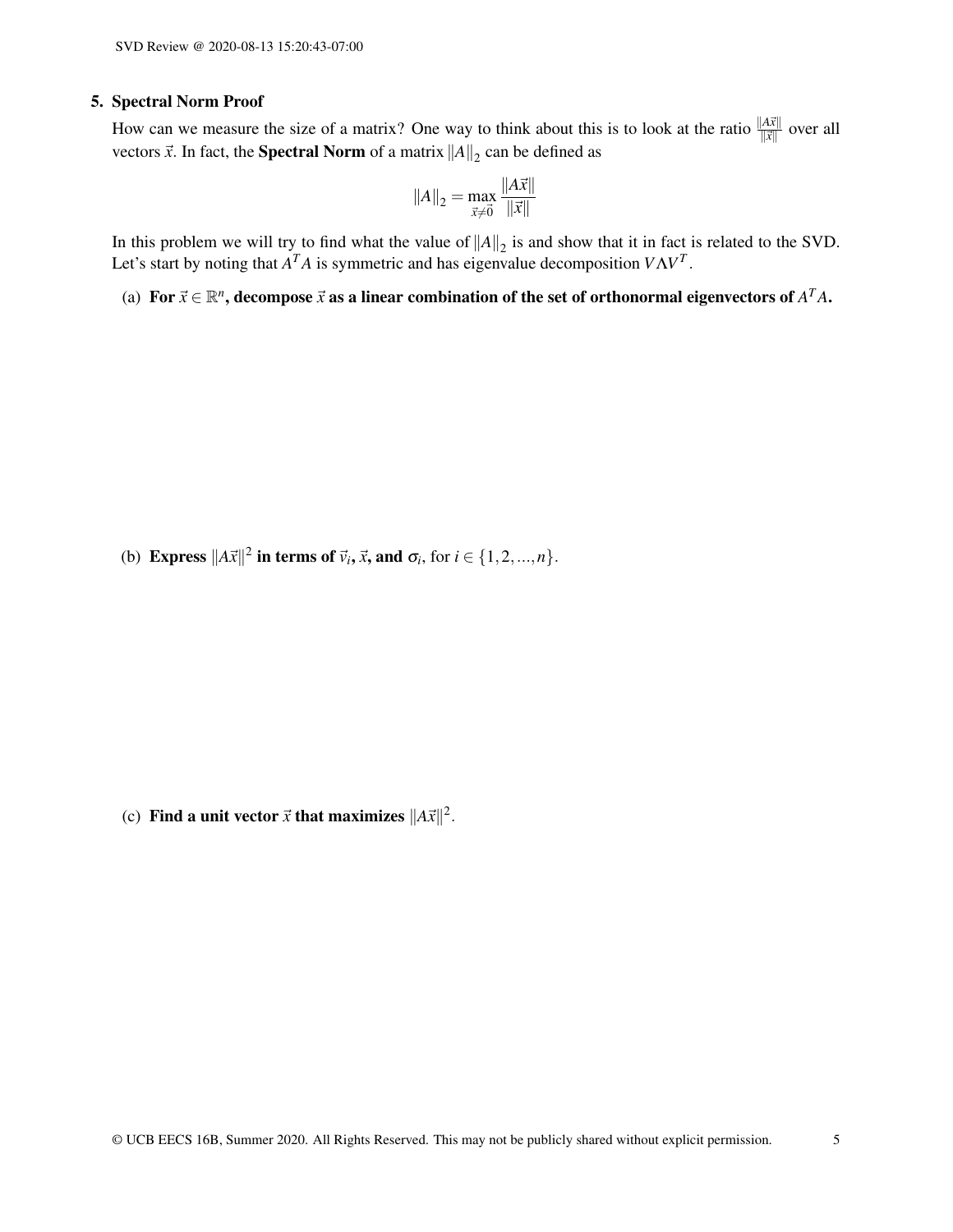(d) Show that  $||A\vec{x}|| \leq \sigma_1 ||x||$  for any  $x \in \mathbb{R}^n$ . Thus,  $||A||_2 = \sigma_1$ .

(e) Show that  $||A\vec{x}|| \ge \sigma_n ||x||$  for any  $x \in \mathbb{R}^n$ . Thus,  $\min \frac{||A\vec{x}||}{||x||} = \sigma_n$ .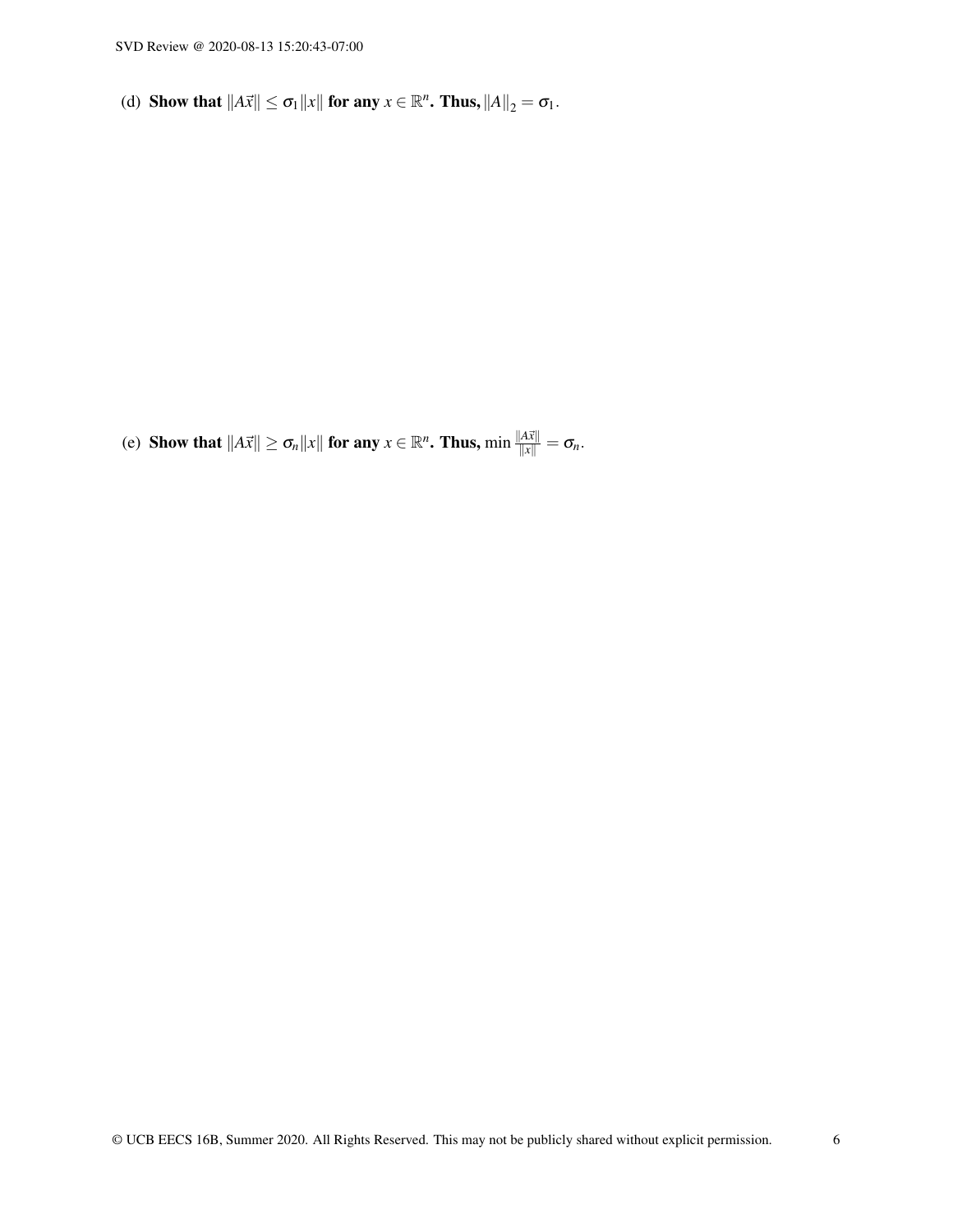## 6. SVD (X points)



*A* has the SVD *U*Σ*V* <sup>&</sup>gt;. Either specify what the matrices *U*, Σ, and *V* are; or state they they cannot be determined from the information given.

(b) Let  $A \in \mathbb{R}^{N \times N}, B \in \mathbb{R}^{N \times N}$  be full rank matrices and let  $\vec{x} \in \mathbb{R}^{N}$  have  $||\vec{x}|| = 1$ . Let  $\vec{y} = AB\vec{x}$ . Find a upper bound for  $||\vec{y}||$  in terms of the singular values of *A* and *B*. Explain your answer.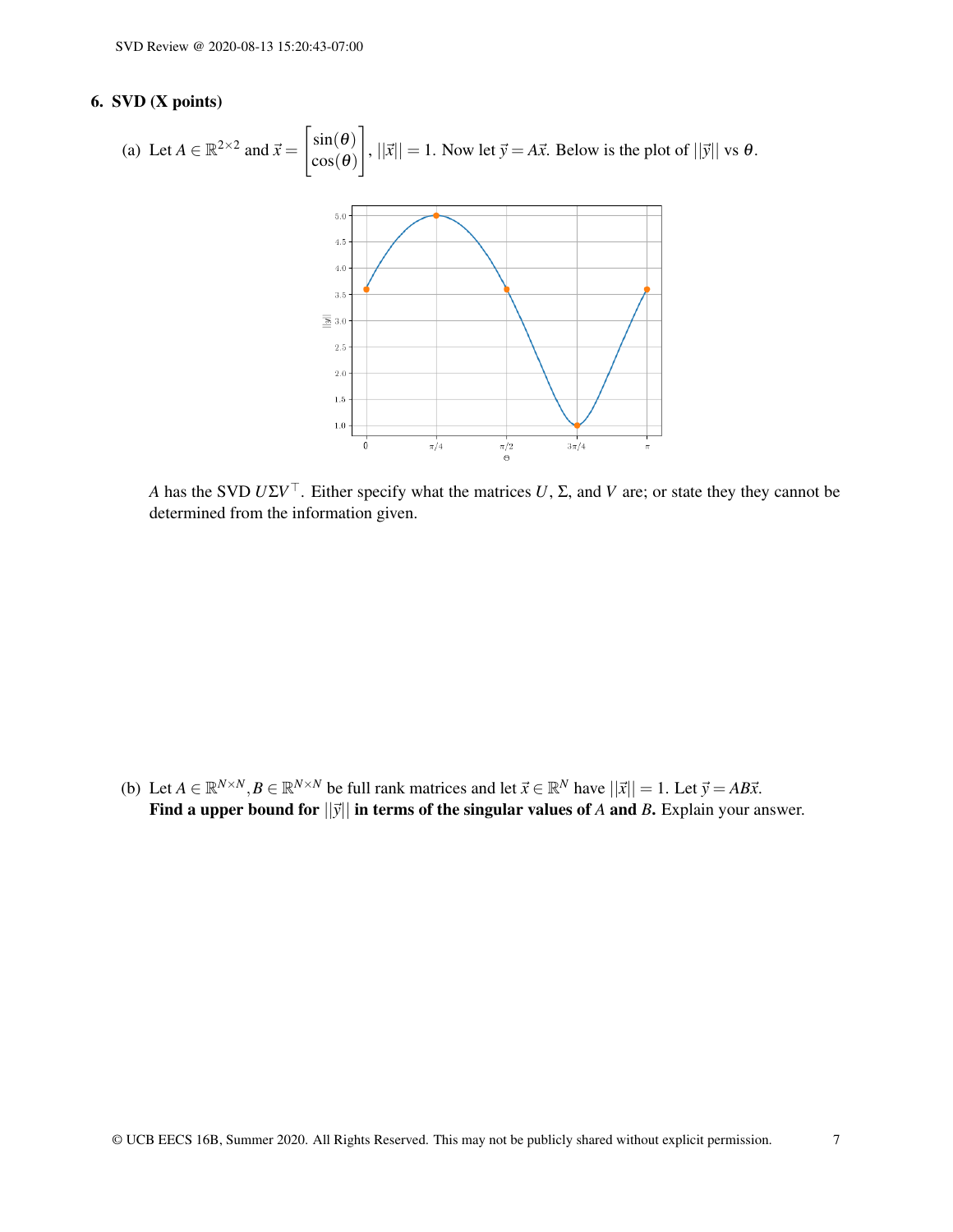#### 7. Low Rank Approximation

Given a  $m \times n$  matrix A, of high rank, we want to see how we can best approximate this matrix A using a lower rank matrix  $A_k$  of rank  $k \ll n$ .

To measure this Low-Rank approximation, we will look at the following norm:  $||A – B_k||_2$  where  $B_k$  is a matrix of rank *k*. In this problem, we will are interested in the following optimization problem

$$
\min_{B_k} \|A - B_k\|_2
$$
  
subject to  $\text{Rank}(B_k) \le k$ 

and show that the optimal  $B_k$  is in fact  $A_k$  or the rank  $k$  SVD approximation of A:

$$
A_k = \sum_{i=1}^k \sigma_i \vec{u}_i \vec{v}_i^T
$$
 (1)

(a) **What is the spectral norm of**  $||A - A_k||_2$ **?** 

To show  $A_k$  is optimal, we must show that  $||A - B_k||_2 \ge ||A - A_k||_2 = \sigma_{k+1}$  for any matrix  $B_k$  of rank  $k$ .

To do this, we will first consider a vector  $\vec{y} = \alpha_1 \vec{v}_1 + \cdots + \alpha_{k+1} \vec{v}_{k+1}$  that is a linear combination of the first  $k+1$  vectors of the *V* matrix of the SVD of *A*. We will also define a subspace  $S = \text{span}\{\vec{v}_1,\ldots,\vec{v}_{k+1}\}$  and show that there must exist a vector  $\vec{y}$  in both *S* and Nul( $B_k$ ).

- (b) What are the dimensions of the Nul(*Bk*) and *S*?
- (c) Show that there must exist a  $\vec{y} = \alpha_1 \vec{v}_1 + \ldots + \alpha_{k+1} \vec{v}_{k+1}$  that is in both subspaces Nul( $B_k$ ) and *S*. *Hint: Let R be a basis for S*. *Then create a basis B for the Nul*(*Bk*) *and look at the union of the two bases.*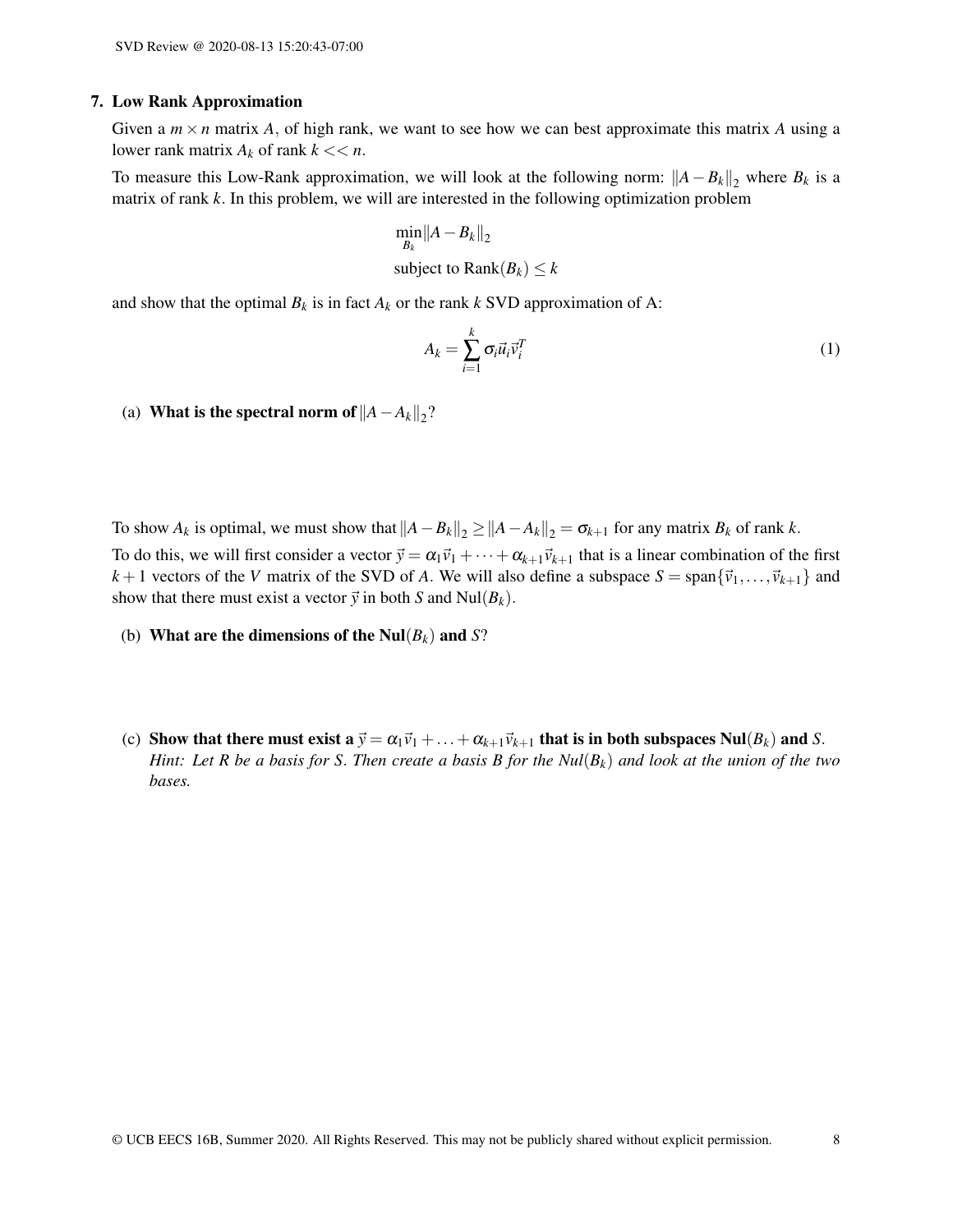(d) Let  $\|\vec{y}\| = 1$  and show that  $\|A - B_k\|_2 \ge \|(A - B_k)\vec{y}\|$ .

(e) **Express**  $\|\vec{y}\|^2$  and  $\|A\vec{v}_i\|^2$  in terms of  $\alpha_1,\ldots,\alpha_{k+1}$ .

(f) Simplify  $||(A - B_k)\vec{y}||$  and conclude that  $||A - B_k||_2 \ge \sigma_{k+1}$ .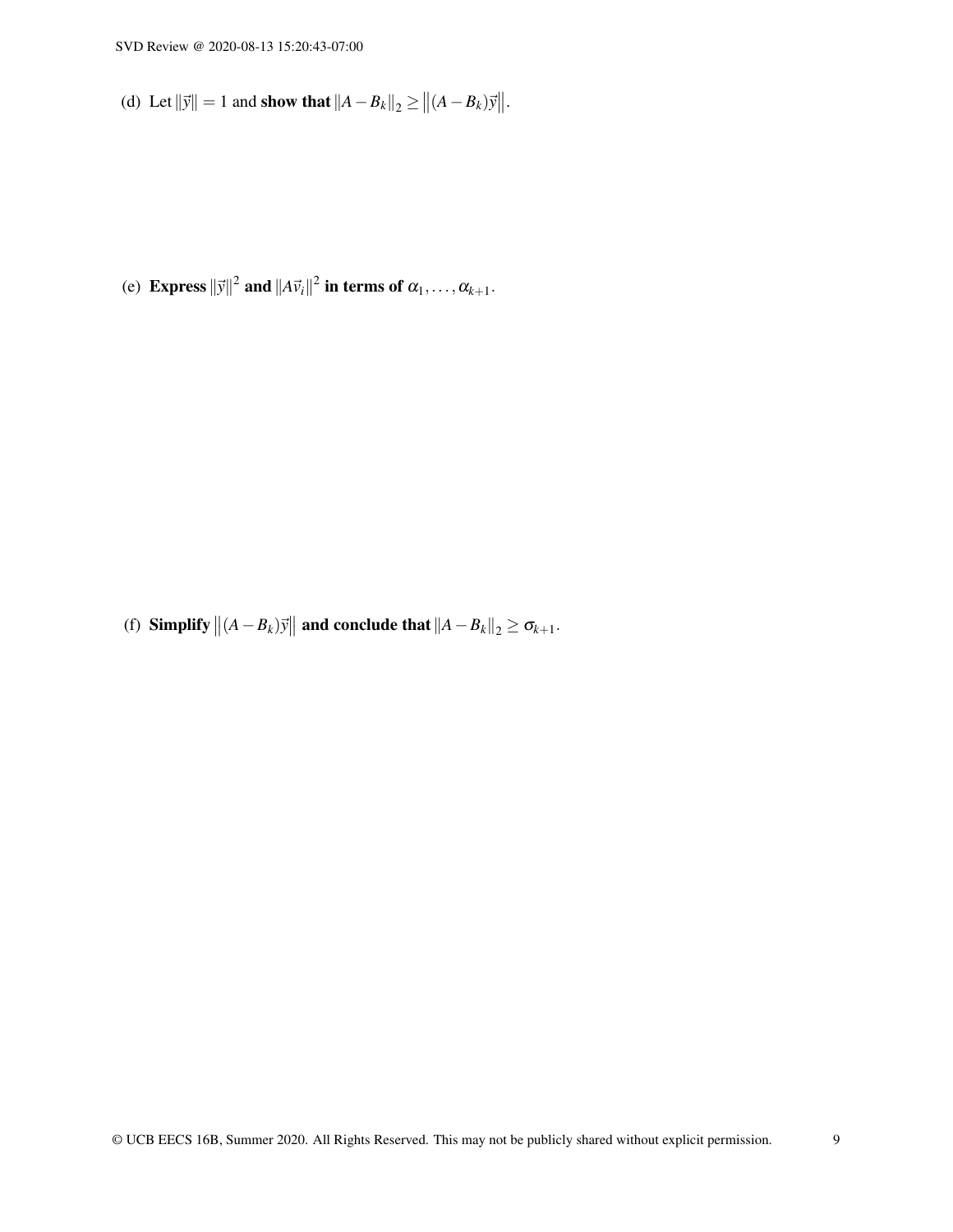#### 8. PCA Midterm question

This question comes from fa17 midterm 2.

Consider a matrix  $A \in \mathbb{R}^{2500 \times 4}$  which represents the EE16B Sp'2020 midterm 1, midterm 2, final and lab grades for all 2500 students taking the class.



To perform PCA, you subtract the mean of each column and store the results in  $\tilde{A}$ . Your analysis includes:

- (a) Computing the SVD:  $\tilde{A} = \sigma_1 \vec{u}_1 \vec{v}_1^T + \sigma_2 \vec{u}_2 \vec{v}_2^T + \sigma_3 \vec{u}_3 \vec{v}_3^T + \sigma_4 \vec{u}_4 \vec{v}_4^T$  and plot the singular values.
- (b) Computing the graph  $\vec{u}_1^T \tilde{A}$  and  $\vec{u}_2^T \tilde{A}$

The analysis data are plotted below:



Based on the analysis, answer the following true or false questions. Briefly explain your answer.

- (a) The data can be approximated well by two principle components.
- (b) The students' exam scores have significant correlation between the exams.
- (c) The middle plot (ii) shows that students who did well on the exam did not do well in the labs and vice versa.
- (d) \_ One of the principle components attributes is solely associated with lab scores and not with exam scores.